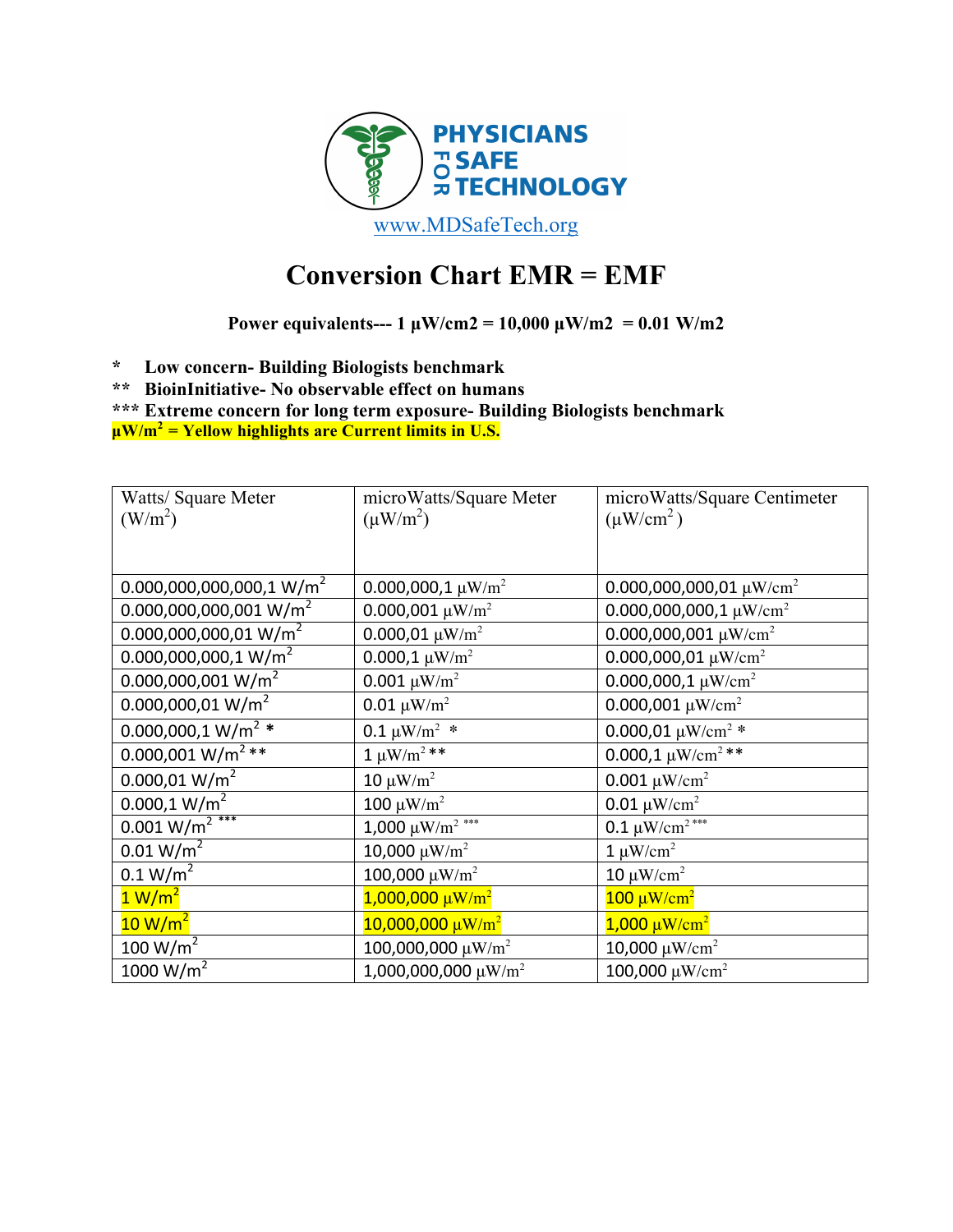# **Wireless Exposure Limits in Different Countries**

From 300Mhz-300GHz in microwatts/cm2

**Guidelines** in U.S. are from  $200 \text{ uW/cm}^2$  to  $1000 \text{ uW/cm}^2$  (2 W/m<sup>2</sup> to  $10 \text{ W/m2}$ ) for RF radiation depending on frequency.

| US.                                      | 200 microwatts/cm <sup>2</sup> - 1,000 microwatts/cm <sup>2</sup> – depending on frequency |  |
|------------------------------------------|--------------------------------------------------------------------------------------------|--|
| Canada                                   | $1,000$ microwatts/cm <sup>2</sup>                                                         |  |
| China                                    | 10 microwatts/ $cm2$                                                                       |  |
| Russia                                   | 10 microwatts/ $\text{cm}^2$                                                               |  |
| Italy                                    | 10 microwatts/ $cm2$                                                                       |  |
| France                                   | 10 microwatts/ $cm2$                                                                       |  |
| Poland                                   | 10 microwatts/ $\text{cm}^2$                                                               |  |
| Hungary                                  | 10 microwatts/ $\text{cm}^2$                                                               |  |
|                                          |                                                                                            |  |
| <b>Switzerland General</b>               | 9.5 microwatts/ $\text{cm}^2$                                                              |  |
| Switzerland-Schools and Hospitals        | 4.25 microwatts/cm <sup>2</sup>                                                            |  |
|                                          |                                                                                            |  |
| Belgium                                  | 2.4 microwatts/ $cm2$                                                                      |  |
| <b>Bulgaria</b>                          | 2.4 microwatts/ $cm2$                                                                      |  |
| Luxembourg                               | 2.4 microwatts/ $cm2$                                                                      |  |
| Ukraine                                  | 2.4 microwatts/ $cm2$                                                                      |  |
| Lichtenstein                             | 0.1 microwatts/ $cm2$                                                                      |  |
|                                          |                                                                                            |  |
| Austria Outdoor                          | $0.001$ microwatts/cm <sup>2</sup>                                                         |  |
| Austria Indoor                           | $0.0001$ microwatts/cm <sup>2</sup>                                                        |  |
| <b>Cosmic Background we evolved from</b> | < 0.00000000001                                                                            |  |

**BioInitiative Report recommendation** - 'No Observable Effect' with factor of 10 added for  $safety = 0.0003$  microwatts/cm2. http://www.bioinitiative.org/conclusions/

# **Austrian Medical Association Exposure Limits**

"In general, a wide variety of forms of EMF exposure (e.g. from cordless phones, wireless internet access, electrical installations and electrical devices in the building, mobile phone base stations, radio and TV transmitters, high-voltage lines or transformer stations) may be the root causes of health problems….Irrespective of the ICNIRP recommendations for acute effects, the following benchmarks apply to regular exposure of more than four hours per day…" AMA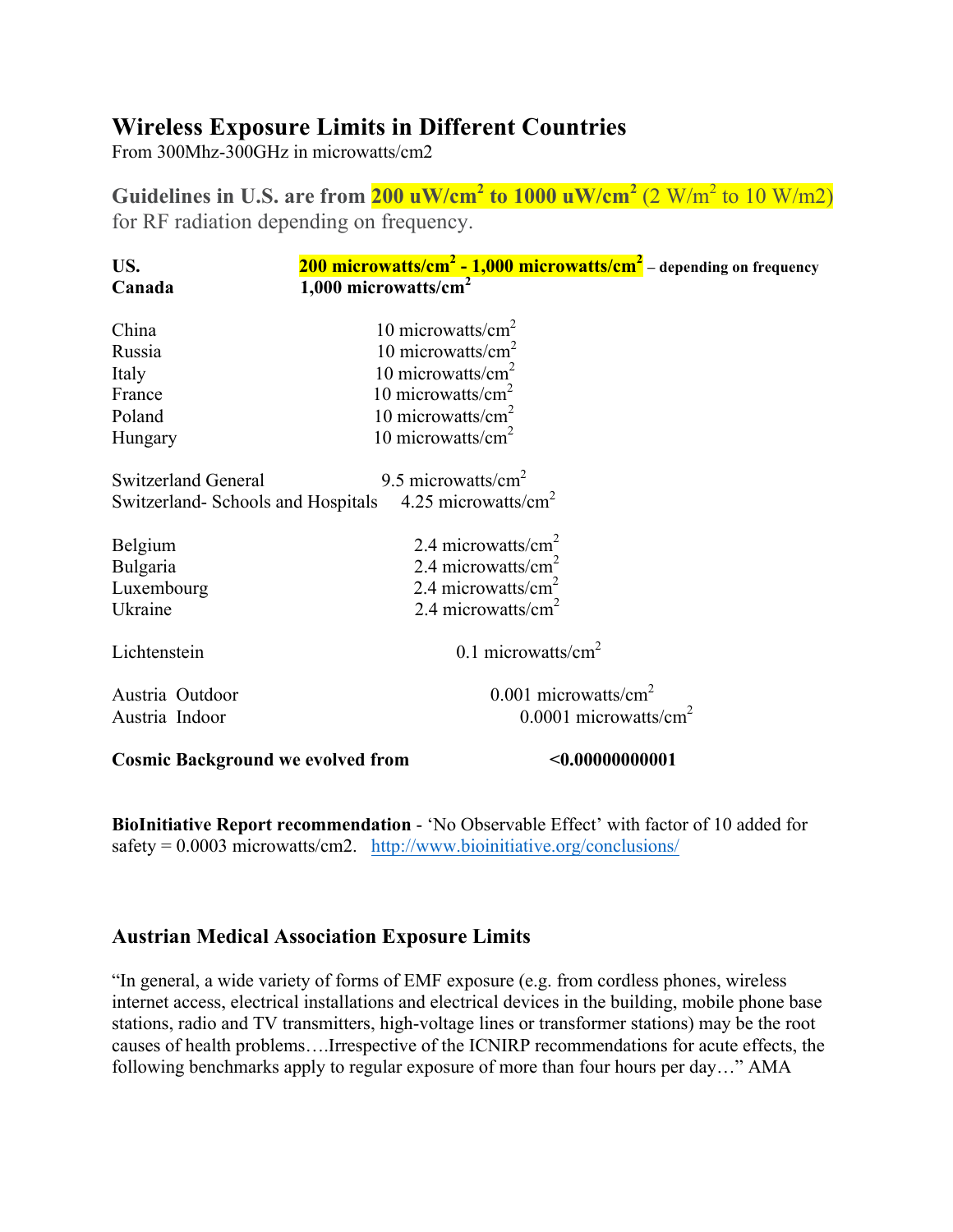#### **High-frequency electromagnetic radiation (as power flow density)**

**0.1 µW/cm<sup>2</sup>** (≥1000 µW/m2 ) (≥1 mW/m2)—**Very far above normal 0.001 µW/cm<sup>2</sup>** to **0.1 µW/cm<sup>2</sup>** (10-1000 µW/m2) (0.01-1 mW/m2)- **Far above normal**

**0.000,1 µW/cm<sup>2</sup>** to **0.001 µW/cm<sup>2</sup>** (1-10 µW/m2) (0.001-0.01 mW/m2)- **Slightly above normal**

**Less than 0.000,1**  $\mu$ **W/cm<sup>2</sup> (≤1**  $\mu$ **W/m2) (≤0.001 mW/m2) – Within normal limits** 

"The benchmarks listed are intended to be applied to individual types of radiation, e.g. GSM, UMTS, WiMAX, TETRA, radio, TV, DECT or WLAN, and refer to peak levels. The benchmarks do not apply to radar, which must be evaluated separately. Highly critical types of radiation, such as periodic signals (mobile telephony, DECT, WLAN, digital broadcasting...), should be critically evaluated, especially if levels are far above normal, while less critical types, such as non-pulsed or non-periodic signals (USW, shortwave, medium and long wave, analogue broadcasting), may be considered more leniently." AMA

#### **Low-frequency alternating electric fields**

 $\geq$ 10 V/m Very far above normal

- 1.5-10 V/m -Far above normal
- 0.3-1.5 V/m- Slightly above normal
- $\leq$ 0.3 V/m Within normal limits

The benchmarks (potential-free measurement) are intended to be applied to the range up to and around 50 Hz; higher frequencies and distinct harmonics should be more critically evaluated.

# **Exposure Limits for Radio Frequency Energy: Three Models**

Ken Foster, University of Pennsylvania, Philadelphia

This **article** points out that different long term exposure limits in different countries is due to different models of reasoning.